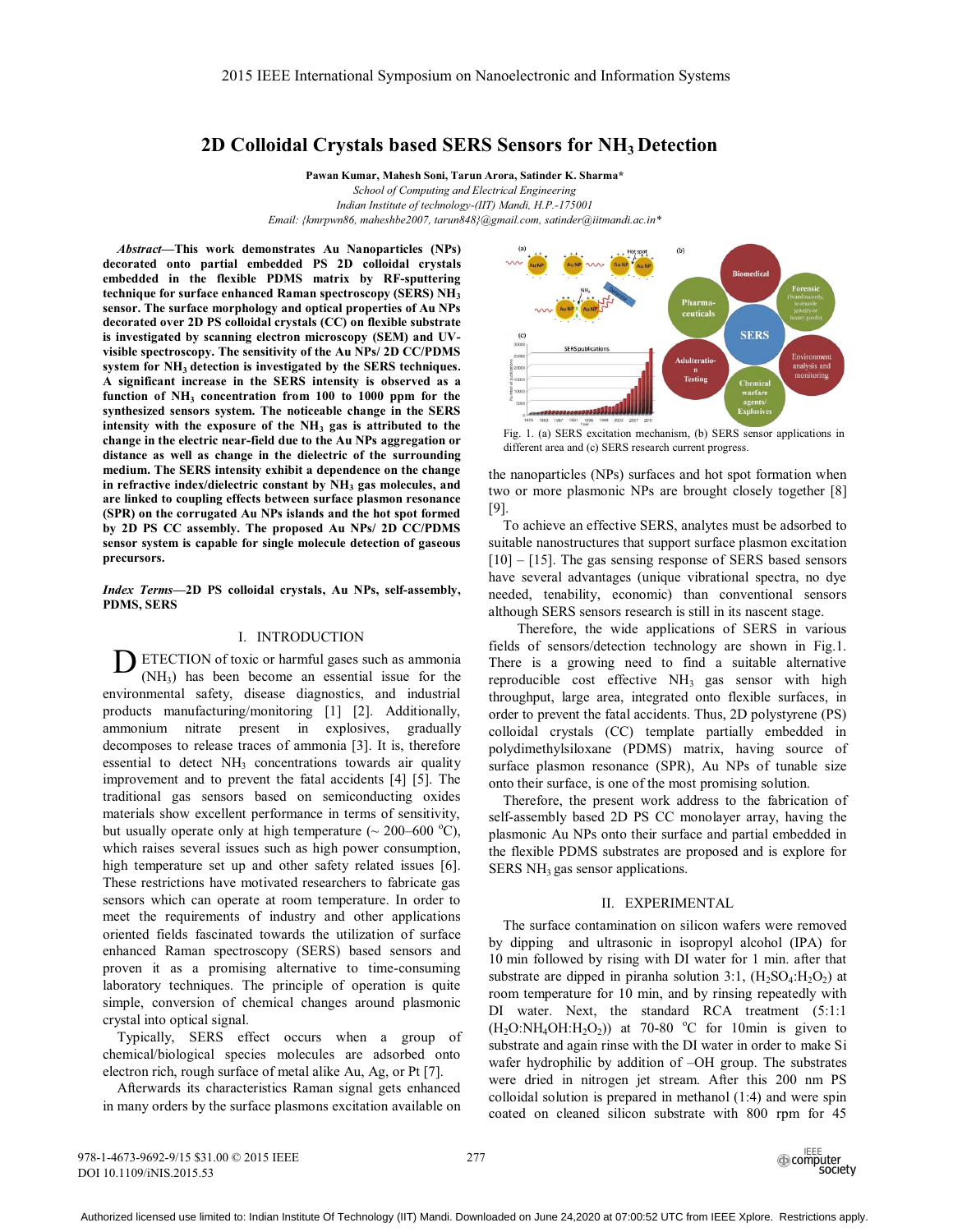

Fig. 2. Schematic of flexible sensors fabrication process flow and NH<sub>3</sub> chemisorptions on Au NPs deposited on PS colloidal crystal partial embedded in flexible PDMS elastomer.

second to form the self assembled 2D colloidal crystal monolayer. The PS CC monolayer is then transferred to the PDMS substrate by mechanical pressing as shown in Fig. 2.

After that Au NPs were deposited on the PS colloidal crystal monolayer by the RF magnetron sputtering with sputtering time of 15 seconds. Colloidal crystal based gas sensors were characterized by Varian Cary 50 UV-visible spectrophotometer, field emission scanning electron microscope (FESEM) SUPRA<sup>TM</sup> 40 Carl Zeiss. The NH<sub>3</sub> gas sensing properties of the as prepared sensor was studied by exposing with the different concentration of the  $NH<sub>3</sub>$ , and measuring Raman spectra with a WiTec CRM200 confocal Raman system with a  $100 \times$  objective lens (NA 0.95) under backscattering configuration.

### III. RESULTS AND DISCUSSION

The Au NPs decorated 2D colloidal crystal  $NH<sub>3</sub>$  gas sensor is characterized by UV-visible, FESEM and Raman spectroscopy. Fig. 3 shows the FESEM images of well ordered hexagonally patterns of 200 nm PS 2D CC decorated with Au NPs on PDMS substrate. The inset in Fig. 3 shows enlarge image of the Au NPs decorated hexagonally patterned 200 nm PS 2D CC on flexible PDMS substrate. It is clear from the SEM images that the monolayer of PS 2D CC is uniformly distributed on the flexible PDMS substrate. The hexagonally arranged monolayer of partially embedded 2D PS CC form voids of ~25 nm as shown in Fig. 3.

The NH<sub>3</sub> molecule was adsorbed to Au NPs PS sensor system by exposing the sensor system to  $NH<sub>3</sub>$  gas flow. Fig. 4 shows, the UV-visible spectrum of Au NPs exposed to the NH3 gas precursors, deposited on the partial embedded, 2D CC surfaces. The UV-Visible spectrum have the plasmon adsorption peak at 474 and 533 nm respectively are typical Au NPs signature peaks, with a certain distortion due to different shape and size. The band at lower energy or longer wavelength in (686 and 729 nm) absorption spectra are also observed which is due to aggregates formed by Au NPs agglomerations on NH<sub>3</sub> exposure.

As a result of Au NPs agglomeration, the shape of the UV-Vis spectra becomes broader and the plasmons band becomes



Fig. 3. FESEM images of well orderly hexagonal patterns of Au NPs decorated 200 nm PS colloidal crystals partially embedded in flexible PDMS substrate. The inset shows the corresponding enlarge image of Au NPs decorated 200 nm PS colloidal crystal embedded in flexible PDMS.

#### asymmetrical [16]-[18].

The SERS is a result of electromagnetic enhancement due to the surface plasmons excitation onto Au NPs surfaces deposited on top of partially embedded, PS, 2D CC in the PDMS substrate. The void between the Au NPs deposited on the PS CC result in the formation of hot spot and leads to enhancement of the SERS intensity.



The SERS excitation spectrum for  $NH<sub>3</sub>$  gas adsorbed onto proposed Au NPs containing 2D PS CC flexible systems are shown in Fig. 5. At resonance the effective electric field  $(E_c)$ experienced by adsorbed gaseous precursors onto plasmonic flexible systems are perceived to a great extent larger than the actual applied field. It is an account of a considerable contribution of Au NPs local field existed in the voids of 2D PS CC. In addition to this the effectual SERS of proposed flexible systems are also depend upon size of 2D PS colloidal crystal, NPs size, and excitation wavelengths [16] [19] [20]. Besides this the SERS intensity enhancement is a function of radiation damping, and the effective field  $(E_c)$  decreases as  $1/r^3$  away from Au NPs surfaces [16] [21]. Thus, for SERS sensing the NH3 molecules need not to be in the direct contact with the SERS active surfaces, but it can be detected anywhere within the vicinity of polarizing local field of NPs and voids [21].

The SERS spectra of the sensor system in Fig. 5 the signature peaks at 160, 189, 491, 615, 689, 713, 790, 864,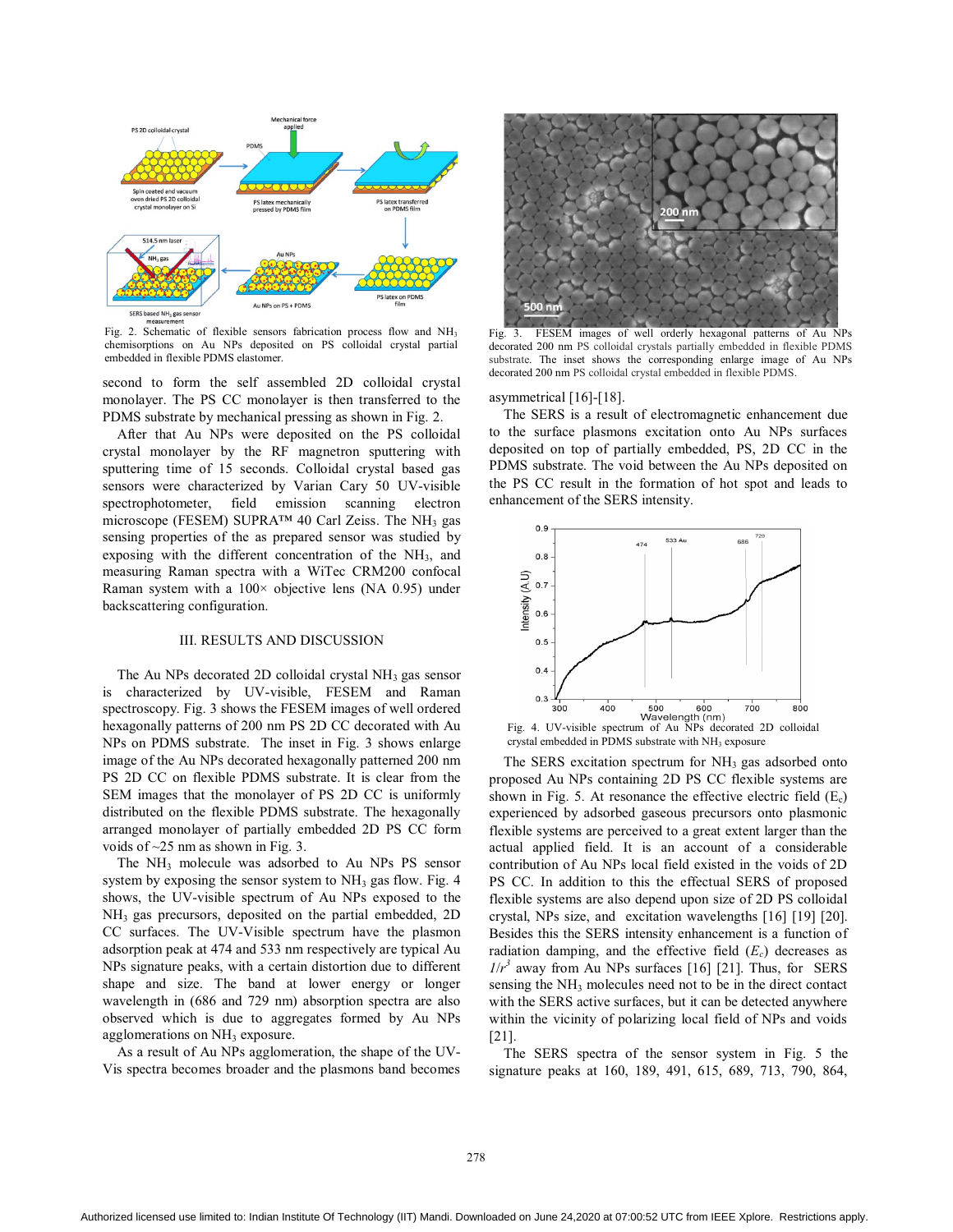

Fig. 5. Raman spectra for Au NPs decorated on 200 nm, 2D colloidal crystals flexible sensor with and without NH<sub>3</sub> gaseous environment.

1003, and 1263 cm<sup>-1</sup> ( $\bar{v}$ ) respectively, represent to polystyrene (PS) which are in accordance with the reported value in literature [22]. The peaks located at 689, 864 cm<sup>-1</sup> ( $\bar{v}$ ) corresponds to the  $B_2$  symmetry and the peaks at 615, 1003, 1263 cm<sup>-1</sup> ( $\bar{v}$ ) are for B<sub>1</sub> symmetry of polystyrene. The NH<sub>3</sub> adsorption on polystyrene results in Au–N SERS interaction and shows their prominent signature at  $491 \text{ cm}^{-1}$  ( $\bar{v}$ ). The Au–N stretch interaction of NH, contributes in enhancement of the N stretch interaction of  $NH<sub>3</sub>$  contributes in enhancement of the SERS intensity at 491 cm<sup>-1</sup> ( $\bar{v}$ ) for the NH<sub>3</sub> exposure as shown in Fig. 5 [23]. The significant enhancement of SERS intensity at 491 cm<sup>-1</sup> ( $\bar{v}$ ) (Fig. 4) for NH<sub>3</sub> gaseous precursor is result of Au–N stretch mode, respectively. Thus SERS intensity for Au NPs on 2D CC have reference value 4415 CCD(cts) and increases to  $8362$  CCD (cts), for NH<sub>3</sub> gaseous exposure, respectively. There is a noticeable increase in SERS intensity of 3947 CCD (cts) result by  $NH<sub>3</sub>$  exposure. Alongside, the other spectral peaks perceived at 1263 cm<sup>-1</sup> ( $\bar{v}$ ) in the Fig. 5 may be as a result of formation degradation product from PS with the irradiation of excitation laser. Likewise, the band around 160 and 189  $\text{cm}^{-1}$  belongs to Au–S–C bending modes, it point outs towards the sulphate terminated 2D PS CC used in this study [24].

The variation in SERS intensity for the in Au NPs decorated 2D PS Colloidal Crystal on flexible PDMS substrate is explained by SERS enhancement factor (G), which is given by following relation [16].

$$
G = [(1 + 2g)(1 + 2g_o)]^2
$$
 (1)

$$
g = \frac{(n^2 - 1)}{(n^2 + 2)} \text{ and } g_o = \frac{(n_o^2 - 1)}{(n_o^2 + 2)} \tag{2}
$$

Where,  $n<sub>o</sub>$  and *n* are the refractive indices of the medium for the incident and scattering radiation at frequency  $\omega$ <sub>o</sub> and  $\omega$ . The dielectric constant  $\kappa$  is related to refractive index m as *κ*=*n2* .

The SERS enhancement factor depends upon the *n* and *κ* of the medium  $[25]$ . It indicates that as  $NH<sub>3</sub>$  molecule approaches the Au NPs on the surface of the 2D CC on the flexible PDMS the dielectric constant/refractive index around the Au NPs changes which result in the SERS intensity enhancement. The sensor signal (SERS enhancement factor) variation with different NH<sub>3</sub> gas concentration exposed to Au NPs decorated



Fig. 6. Sensor signal (SERS enhancement factor) variation with NH<sub>3</sub> concentrations for Au NPs/ 2D CC/PDMS sensor system.

2D PS CC on PDMS substrate as shown in Fig. 5. The Sensor signal (EF) is estimated using expression [26] [27]:

$$
EF = \frac{I_{SERS}}{I_{RS}} \frac{P_{RS} T_{RS}}{P_{SERS} T_{SERS}}
$$
(3)

Where *I<sub>SERS</sub>* & *I<sub>RS</sub>* are the SERS intensity and Raman intensity,  $P_{RS}$  is the laser power for Raman measurement,  $P_{SERS}$ is the laser power for SERS measurement,  $T_{RS}$  is the data acquisition time of Raman measurement,  $T_{SERS}$  is the data acquisition time for the SERS measurement. From Fig. 6 sensor signal increases with the concentration of  $NH<sub>3</sub>$  gas precursor. The adsorption of the NH<sub>3</sub> gas molecules to the 2D, PS CC may also result a agglomeration/densification of Au NPs due to swelling/de-swelling of the 2D, PS, CC on PDMS substrate [28]. This process of de-swelling and densification results a considerable variation in the inter-particles distance of Au NPs onto 2D, PS CC, concentrate more charges near inter-particle junction which results a "hot spot" formation and exceptionally enhancement in the SERS signal [29].

#### IV. CONCLUSIONS

 The present work, investigated the Au NPs decorated onto partially embedded 2D PS colloidal crystal on flexible PDMS elastomer for  $NH<sub>3</sub>$  gas sensing application. The surface morphology, decoration of 2D CC and sensing signals, after the exposure of the gases  $NH<sub>3</sub>$  is characterized with SEM, UV-Visible spectroscopy and Raman spectroscopic techniques. It observed that 2D CC closely packed in hexagonal arrangement and the SERS intensity variation indicated that the sensor signal depend upon void between the Au NPs coated PS colloidal crystal. The SERS intensity exhibit a dependence on the change in refractive index/dielectric constant caused by NH3 gas molecule and are linked to coupling effects between SPRs on the corrugated Au NPs islands and the hot spot formed by 2D PS CC assembly. The Au NPs/ 2D CC/PDMS sensor system can be used for single molecule detection of gaseous precursors.

# ACKNOWLEDGEMENT

Dr. Satinder K. Sharma is grateful for the financial support from the Department of Science and Technology (DST), New Delhi, India, under a project of the Fast Track (Engineering Sciences) for Young Scientists scheme entitled "Surface